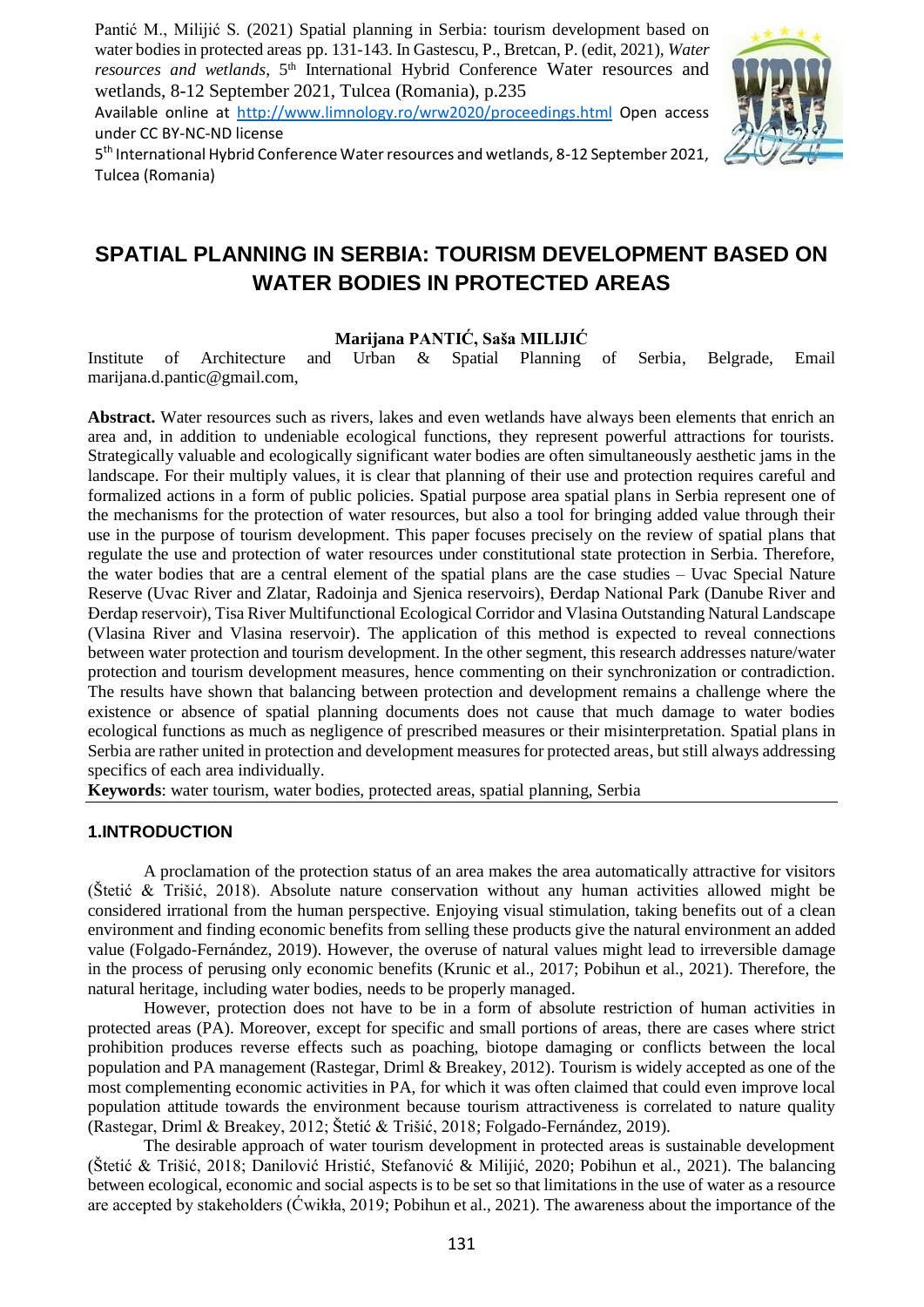water is not always sufficient (Folgado-Fernández et al., 2019), therefore, the call for research and practice with this regard is even more valuable, particularly having in mind that the success of environmental elements is positively related to the level of touristic attractiveness (Stojanović, Lazić & Dunjić, 2018).

Urban and spatial planning are seen as the main tools in solving the conflicts between the use and preservation of water as a resource. Planning for protected areas is specific in comparison to unprotected areas, and as they are physically isolated from high-density areas and administrative centres, they are more vulnerable and exposed to illegal interventions in space (Pantić, Milijić & Živanović Miljković, 2018; Pantić, Živanović Miljković & Milijić, 2019). Touristic destinations are usually in high demand of water (Foris & Pleşca, 2017), which is one of the possible negative impacts on the environmental values of an area. However, it is stated that responsible collection (and interpretation) of data, involvement of various stakeholders in the planning process, creation of a strategic environmental assessment and a holistic approach, in general, can significantly contribute to the sustainable development of a protected area (Maksin et al., 2016; Krunic et al., 2017; Liburd & Becken, 2017; Danilović Hristić, Stefanović & Milijić, 2020).

Therefore, it could be said that nature requires adequate protection simultaneously with the development of economic activities. This is where the principle of sustainable development takes place. Despite its neutral nature, some authors call for the precaution because, like many other international concepts, sustainability is also shaped by diverse actors and their interests (Brighton, 2017). According to Skjeggedal & Clemetsen (2018), land use planning is one of the means to control development over nature protection, therefore this paper focuses on spatial planning acts development in Serbia. Despite its controversy and the amalgam of ecological, economic and social interests, this topic has not to be addressed as often as it requires (Ćwikła, 2019; Folgado-Fernández, 2019). Therefore, the paper aims to identify and discuss complementarity and potential conflicts between water protection and the use of water bodies for water tourism purposes.

# **2.METHODOLOGY**

The paper aims to review the selection of spatial plans addressing water protection and tourism development. The selection of the spatial plans and PA was limited to the example of Serbia. Taking into consideration existing planning system and a hierarchy of plans in the country, as well as the focus of the paper, the authors have chosen to review planning documents that are called special-purpose area spatial plans (SPASPs) because those are types of planning documents that target PAs the most specifically. Naturally, in the process of choosing case studies, the authors looked for those plans in which water bodies are the main object of protection. Another criterion in choosing case studies was the diversity of water body types and geography of the PA, which are located in different parts of Serbia.

#### **2.1.Case studies**

To cover different and specific systems, the choice of case studies fell on the Uvac, Đerdap, Tisa and Vlasina Pas (Figure 1). Each of the areas contains at least one water body that is in the focus of protecting or shaping the nature of ecosystem characteristics. Types of water bodies encompassed here are rivers, oxbow lakes, ponds, artificial or semi-artificial reservoirs and wetlands. They are different in area size, the number of local administrative unite (LAU) they encompass (Table 1), in population density and range of other social, economic and ecological specifics, which are going to be discussed in the following paragraphs.

The intent was also to take into consideration PAs covered by a spatial purpose area spatial plans (SPASP). Since the measures defined by a plan might depend on a team that is preparing it, four case studies were chosen to pertain to different teams and different time points, thus ranging from the SPASP adopted in 2010 to the SPASP adopted in 2019 (Table 1). Additionally, the choice allows investigation of different protection statuses – national park, special nature reserve, multifunctional ecological corridor and outstanding natural landscape.

| Case study                               | Area<br>(km <sup>2</sup> ) | LAUS<br>covered by SPASP                                                             | Main<br>water body                                                              | <b>Adoption of</b><br><b>SPASP</b><br>(year) |
|------------------------------------------|----------------------------|--------------------------------------------------------------------------------------|---------------------------------------------------------------------------------|----------------------------------------------|
| Uvac<br><b>Special Nature</b><br>Reserve | 1,748                      | Ivanjica, Nova Varoš,<br>Prijepolje, Sjenica,<br>Tutin, Novom Pazar<br>(west Serbia) | Uvac River (the upper<br>course) and Zlatar, Radoinja<br>and Sjenica reservoirs | 2010                                         |

**Table 1**: Basic information on case study PA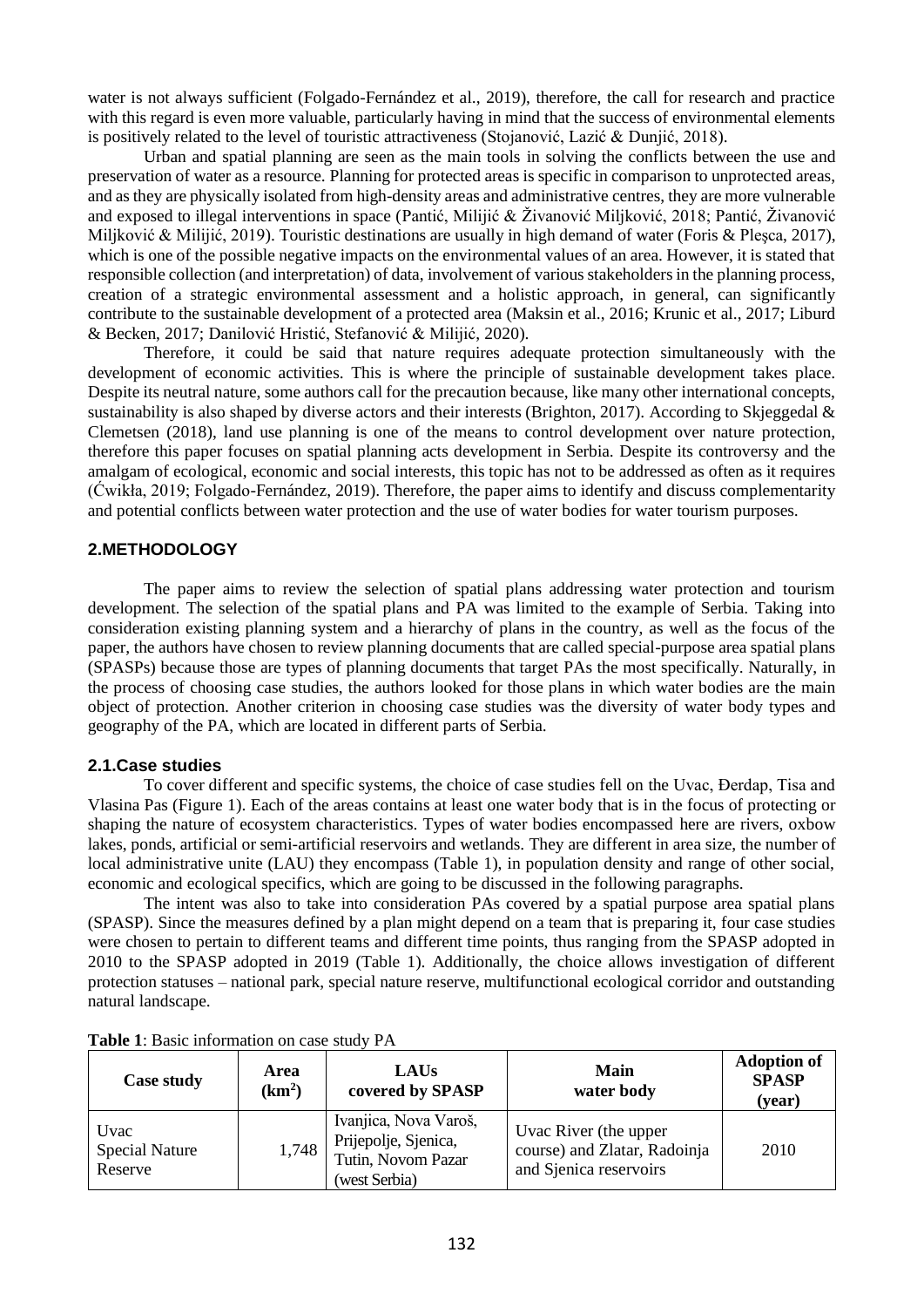| <b>Derdap</b><br><b>National Park</b>                    | 1,542 | Golubac, Kučevo,<br>Majdanpek, Kladovo,<br>Negotin (east Serbia)                                                                       | Danube River (the lower<br>course) and Derdap reservoir      | 2013 |
|----------------------------------------------------------|-------|----------------------------------------------------------------------------------------------------------------------------------------|--------------------------------------------------------------|------|
| Tisa River<br>Multifunctional<br>Ecological<br>Corridor* | 2,375 | Ada, Bečej, Žabalj,<br>Zrenjanin, Kanjiža,<br>Kikinda, Novi Bečej,<br>Novi Kneževac, Senta,<br>Titel, Srbobran, Čoka<br>(north Serbia) | Tisa River (the lower<br>course)                             | 2015 |
| Vlasina<br>Outstanding<br>Natural Landscape              | 588   | Bosilegrad, Surdulica,<br>Crna Trava (southeast<br>Serbia)                                                                             | Vlasina River (the upper<br>course) and Vlasina<br>reservoir | 2019 |

Source: SPASP for Uvac Special Nature Reserve (2010), SPASP for Đerdap National Park (2013), SPASP for Multi-Functional Ecological Corridor of the Tisa River (2015), SPASP for Vlasina Outstanding Natural Landscape (2019) \* Tisa River Multifunctional Ecological Corridor is not constitutionally protected as such, but the SPASP intentionally focuses on the entire corridor, consists of several PAs down the stream of the Tisa River, instead of only one PA. Natural values and specifics of case study areas<sup>1</sup>



**Figure 1.** Case studies. Source: based on Institute for Nature Conservation of Serbia webpage, 2021.

1

The status of nature protection at the national level already speaks in favor of natural values and specifics of an area. However, the natural values of Uvac, Đerdap, Tisa and Vlasina areas are additionally confirmed by international nature protection statuses. The most prominent of all is the Đerdap National Park, which has been denoted status of an Important Bird Areas (IBA), Important Plant Areas (IPA), Prime Butterfly Areas (PBA), RAMSAR area (List of Wetlands of International Importance of the Convention on Wetlands) it is part of the Emerald Network of Areas of Special Conservation Interest – AsCI and part of the area encompassed by the Carpathian Convention (Framework Convention on the Protection and Sustainable

 $1$  Unless noted differently, all the data about four case studies are derived from the SPASPs of the PA: SPASP for Uvac Special Nature Reserve (2010), SPASP for Đerdap National Park (2013), SPASP for Multi-Functional Ecological Corridor of the Tisa River (2015) SPASP for Vlasina Outstanding Natural Landscape (2019).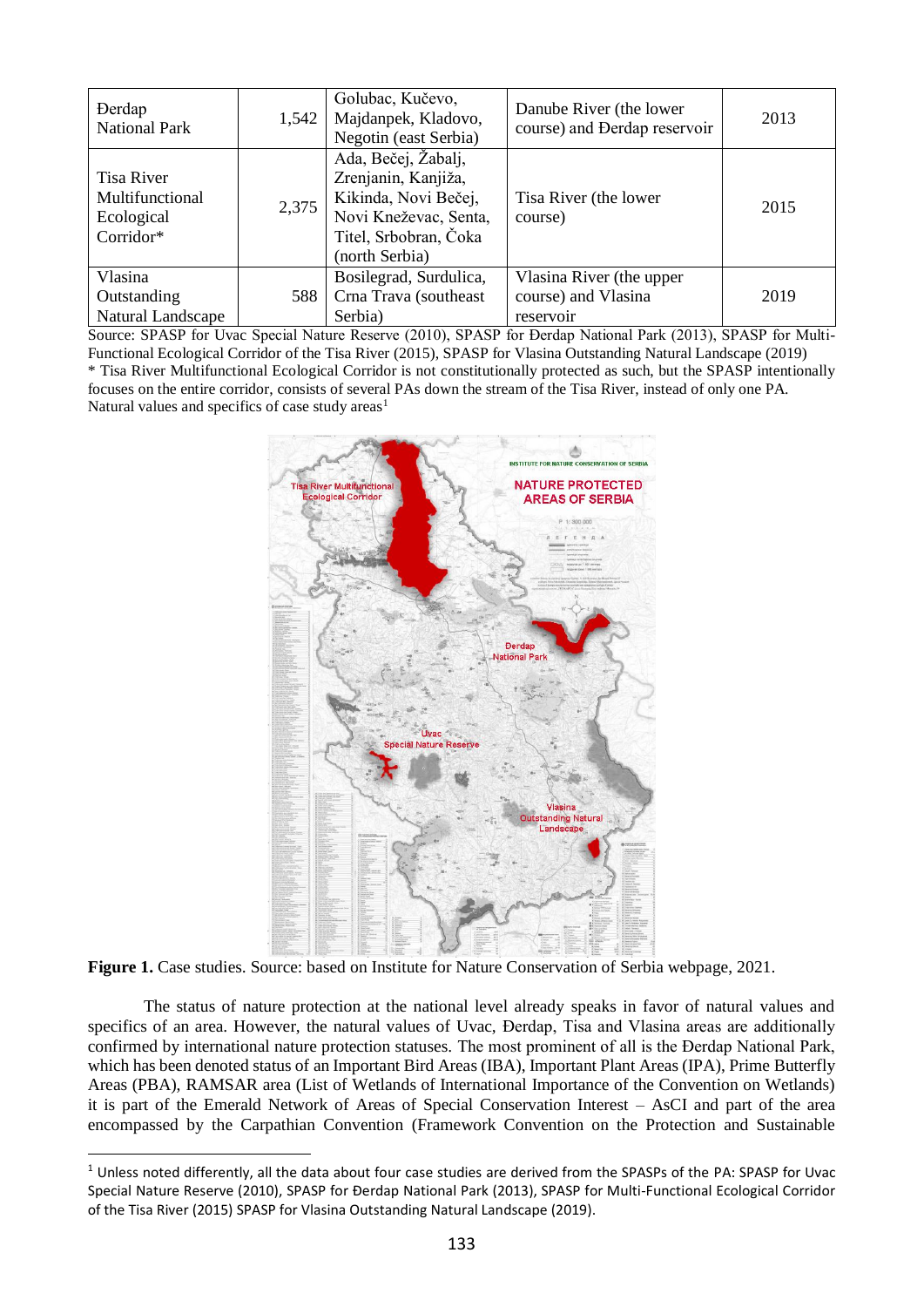Development of the Carpathians). This area is also nominated to join the UNESCO Global Geopark Network and World Network of Biosphere Reserves (Man and the Biosphere (MaB) Programme) and is placed on the preliminary list for the Worlds Cultural and Natural Heritage site (UNESCO). Đerdap National Park is followed by Vlasina Outstanding Natural Landscape, which also holds the status of a RAMSAR, IBA and IPA and belongs to the Emerald Network. The Uvac Special Nature Reserve is part of a broader Man and Biosphere area (Golija Nature Park and Golija-Studenica Biosphere Reserve) and in part of its territory holds Peštor Filed RAMSAR area. The portions of the Tisa River Multifunctional Ecological Corridor are declared as IPA and IBA areas.

As it was the aim of the study, all chosen areas contain a dominant water body. The Uvac is a river in the mountainous part of the country, on which humanmade constructions resulted in three reservoirs – Radoinja, Zlatar and Uvac, and a wetland. In contrast, Tisa is a lowland (flatland) river whose foreland is rich with both natural (oxbow) lakes and artificially induced ponds and wetlands. The Đerdap National Park holds the name after the gorge shaped by the Danube River, which is the second-largest river in Europe, which also the case with an artificially induced reservoir named Đerdap Lake. In this area, the Danube represents a border between Serbia and Romania, being rather mountainous (Šomrda, Liškovac and Miroč mountains) but at times enriched by wetlands. Finally, in the case of Vlasina, a previously natural lake that with time turned to a bog to be finally treated and transformed into the current Vlasina Lake. Due to its character, this area still has elements of a bog.

Attractive landscapes, forests and wild fauna are common natural values for all four case studies. Next to it, Đerdap, Uvac and Vlasina share the value of high-quality water. Although, in the case of the Danube River it should be taken conditionally because its water quality can be estimated as high (the II class) only when the relevance and numerous functions of the River are taken into account. The Tisa River is the only case elaborated here that is troubled by water quality due to intensive agriculture in its broader vicinity and wastewater that mainly ends in the stream untreated.

A common natural aspect for Đerdap National Park and Uvac Special Nature Reserve is karst. Both areas have been forged by water in the limestone, which has resulted in numerous shapes of karst geology – caves, karst springs, sinkholes, underground streams, etc. The imposing gorges of the Uvac River and the Danube River are also the results of combined water flows and geological specifics. On the other hand, each of the case studies has specific natural values that make them worth protecting. The Uvac Special Nature Reserve is a refugee for griffon vulture (*Gyps fulvus*) sheltering about 45 couples, thus representing the biggest colony in the Balkans. In the caves of this reserve are recently found new insect species. A specific of the Đerdap National Park is the 100 km long composite, polygenetic, polyphase and antecedent gorge valley, which consists out of four bottlenecks and three augmented sections. In one of the augmented sections was measured the spot of the deepest river in Europe. The Tisa Multifunctional Ecological Corridor is special in the fact that it aims to encompass a large area to secure an unfragmented (semi)natural environment for the species populating Pannonian Plain. Besides the river itself, a specifics of this area is also thermo-mineral springs and Danube-Tisa-Danube channels that fulfill not economic and social role only but also take relevant place in fulfillment of ecological system. Equally important for the nature and identity of the area is a mayfly that is known as *Palingenia longicauda* – the largest aquatic insect in Europe that populates this area and may be found in few other locations in Europe. Vlasina Outstanding Natural Landscape area is special for its high elevation, which results in being the most southern refugium from boreal plants living in aquatic conditions and becoming particularly attractive for wild blueberries. Regarding its history (used to be a bog), turf islands are floating on the surface of the lake. Although the area's capacity decreases, there are almost 150 natural springs registered on this relatively small territory.

#### **Social values and their relation to water bodies**

The population at the national level already decreases in Serbia. This is also the case with the population in case studies, with the difference that in the majority of SPASP territories decline has started a few decades sooner. After the census in 1991, the overall population number has started to decline in Đerdap. The decline in Uvac and Tisa has started even sooner – after the census in 1961. The most declining area is, however, Vlasina, where the population number started to decline already after the census in 1953. In Uvac and Tisa, the urban population started to decline after rural, while in Đerdap it happened parallel to the overall loss of population. Today, Uvac, Đerdap and Tisa have about 55% of the urban population, while the Vlasina area encompasses only rural settlements. This is one of the explanations for its extremely low population density (Table 2).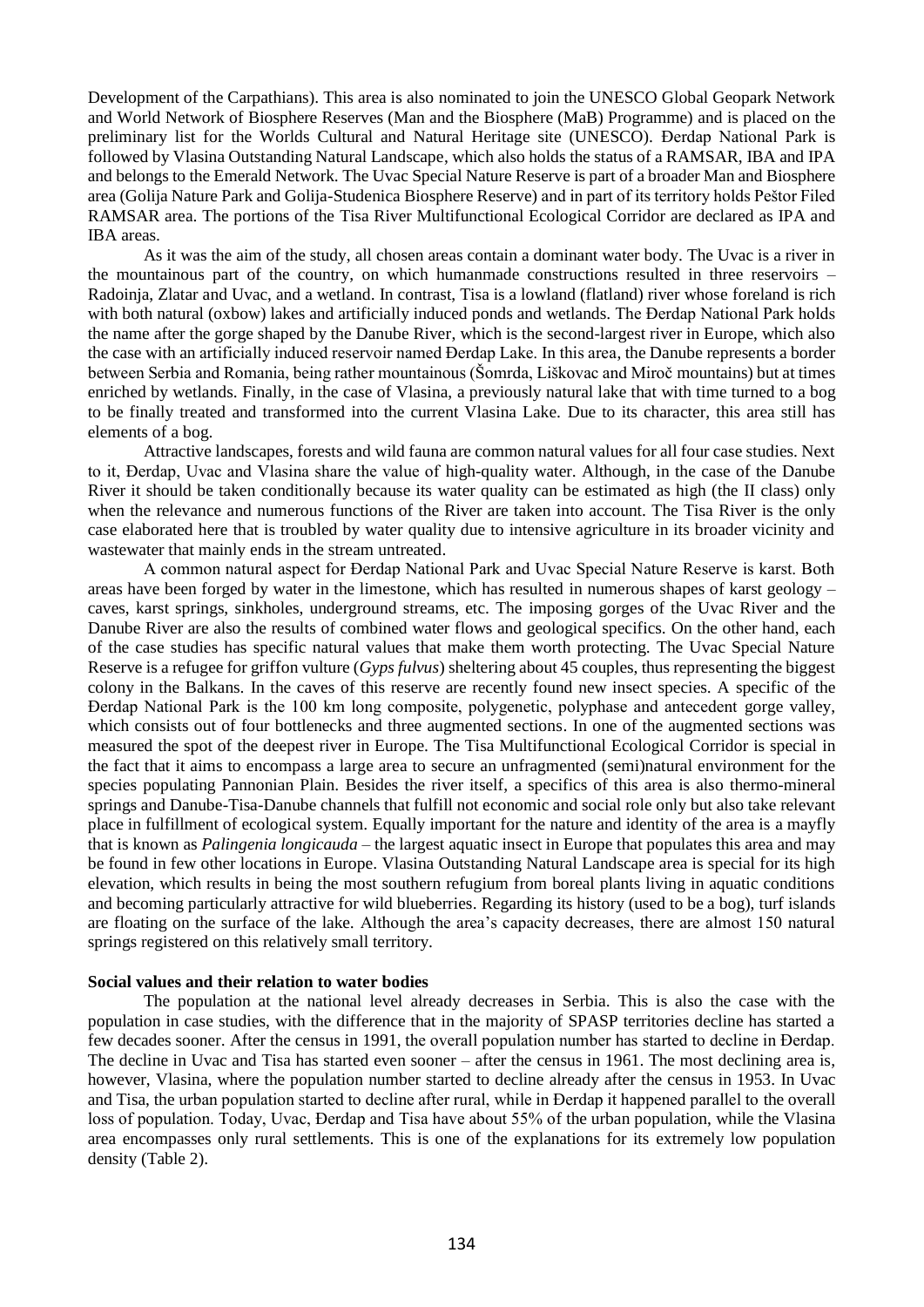**Table 2**: Population number and population density in case studies (2011)

| Case study                                     | Population number | Population density (ihn./ $km^2$ ) |
|------------------------------------------------|-------------------|------------------------------------|
| Uvac Special Nature Reserve                    | 41,208            | 23.6                               |
| <b>Derdap National Park</b>                    | 34,336            | 22.3                               |
| Tisa River Multifunctional Ecological Corridor | 191,838           | 80.8-                              |
| Vlasina Outstanding Natural Landscape          | 2,475             |                                    |

Source: Statistical Office of the Republic of Serbia, 2014.

When water bodies take a central place in an area, it is expected that social benefits related to water as a resource are various. The case studies confirm it. Some of the benefits are mutual for all areas, and most probably even beyond those four cases, while, on the other hand, each area carries specifics regarding the extent those resources are used or simply has developed a function that does not exist in other cases. Common social benefits that water bodies bring are water supply and reception of wastewater. Both activities might potentially harm the water capacity and quality of an area, which has already been proved in the case of the Tisa and Vlasina area. As the Tisa area has the highest population density among case studies, it suffers from the largest pressure regarding wastewater disposal into the river. Only a few settlements in the corridor treat the water before disposal, but it is concluded that their purification capacity is insufficient. Besides, groundwater in the area is under the pressure of pollutants coming from agriculture because groundwater is rather close to the surface. The problem in the Vlasina area also concerns groundwater, which is not close to the surface but still diminishes its capacity due to improper afforestation of the area and man-made changes of streams.

In Đerdap and Tisa areas, water bodies are also relevant in the field of agriculture. The farmers use the water not only for irrigation but rivers and channels also represent recipients in the case when drainage is needed. Đerdap and Vlasina found their way to the successful use of water bodies for electricity production. The Danube River hosts two large dams for the production of electric power on the border between Romania and Serbia, out of which one is located in the case study area. This production is not aimed at local needs but its relevance rises to the territories of those two countries. In addition to the large dam, there are also minihydropower plants. The Vlasina area has four smaller systems for electricity production, which depend on the water in the Vlasina reservoir and streams in the basin.

The Danube River is European corridor VII. Therefore, the Danube is classified as an international waterway, as well as is the case with the Tisa River. Naturally, for its incomparably larger capacity, the Danube represents leading potential in tourism and trade, although the Tisa River improves its significance by the Danube-Tisa-Danube channel system. The system is used for the transport of smaller boats, for fishing, melioration, etc.

In addition to the social functions of the case study areas directly related to their water bodies, those areas store other resources that are relevant in tourism development. Among chosen cases, the Đerdap National Park stands out with a cultural heritage of large value and from different epochs. The archaeological sites from the Neolith era, ancient Roman times or times of the Ottoman Empire represent extensile testimony of Europe's history. These values are enriched by the orthodox monasteries, preserved common national architecture and intangible heritage. The last listed values are also to be found in other case study areas.

#### **Tourism, its economic value, obstacles and potentials**

In the SPASPs where only PA is encompassed, tourism represents the basic economic activity. This is particularly the case with Uvac and Vlasina, which are less populated or contain larger portions of inhabited zones. However, in the case of each analysed case study their main and side water bodies (e.g. small gorges and rivers) represent the crucial element of tourism attraction. Highly or even solely relating to the rivers and reservoirs, all the cases have developed eco-tourism, rural tourism, tourism for sport and recreation, manifestation tourism, excursion tourism, hunting and fishing tourism. In some of the listed types of tourism activities, water bodies are an active object of the tourism activity (e.g. fishing, sport, recreation), while in other cases (e.g. excursions, eco-tourism) depend on the visual effect the water bodies have. For being on the international corridor VII, Đerdap is also an area for development of transit, nautical and especially cycling tourism (the length of the trail through Serbia that follows the course of the Danube is 1,040 km), similarly to Tisa (also international waterway) and Uvac (rather regional transit zone). Since Vlasina is sparsely populated and placed at a higher elevation than other cases, its position in the border area with Bulgaria does bring some, but not an extensive number of transiting tourists (which is expected in perspective because there is a border crossing nearby). In contrast to the other three case studies, Vlasina also has not developed a significant offer regarding cultural or historical tourism or all-year-round tourism for which it has given potential. In the area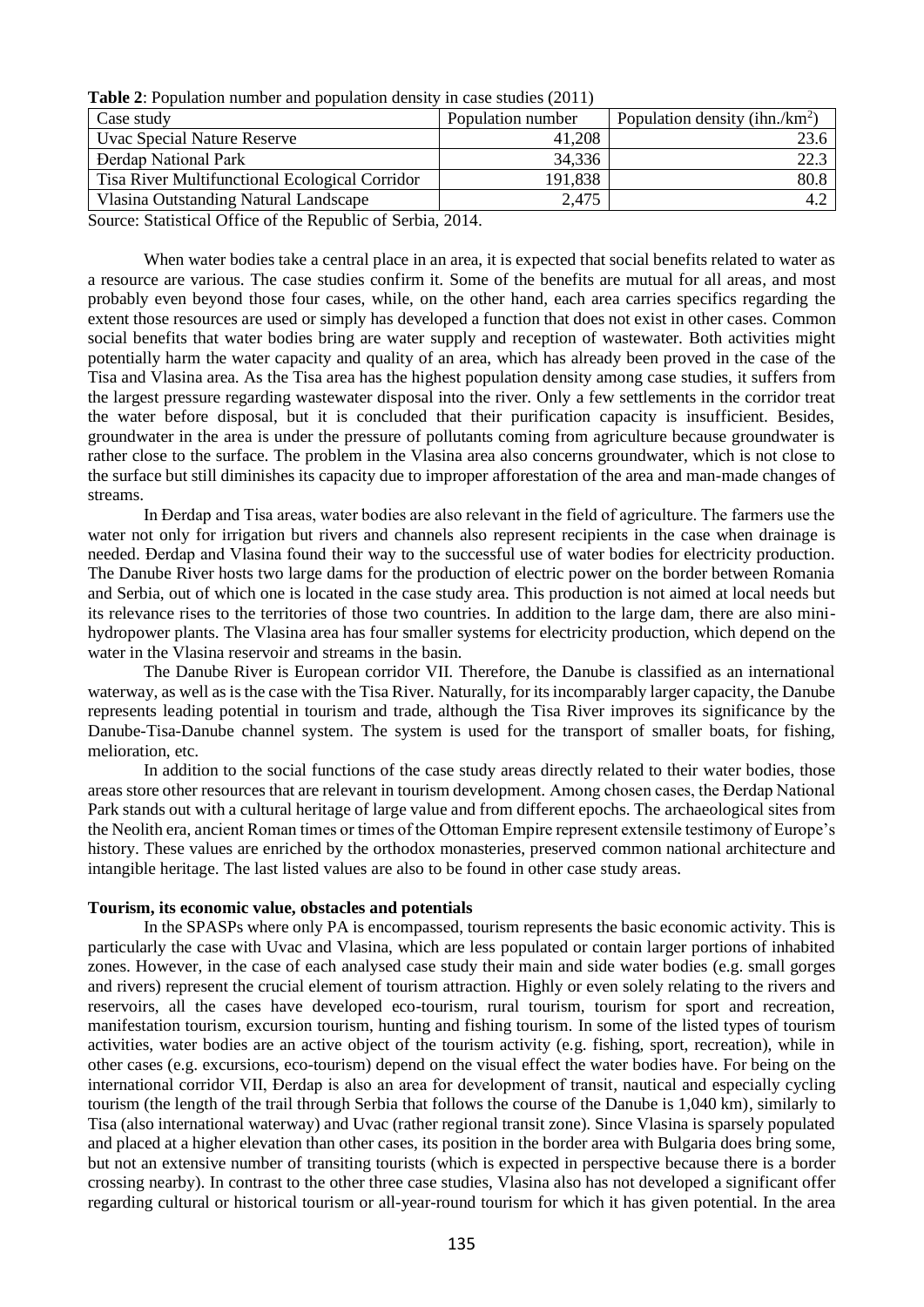of the Uvac River and its SPASP territory, types of tourism such as spa and health tourism (based on air quality) are in development, as well as winter (ski) tourism. However, its spa development does not depend on water as is the case with the Tisa area.

Although those areas develop diverse tourism offers regarding the type, the level they have reached is not estimated to be close to its maximum. Namely, for each area is reported the missing tourism infrastructure – e.g. visitor centres and info-points, ports and marinas for civil use and tourism, adequate capacity or quality of accommodation. Commonly, recreational activities cannot go further than self-organised walks and exploration of the area. For unresolved ownership issues in transition after the socialist regime, some capital investments, including hotels, are deteriorating instead of going to restoration and modernization processes. On the other hand, small-scale accommodation organized by the local population flourishes, but with no categorisation or registration to local authorities. This is one of the reasons that disable tracking of the actual number of tourists. However, the numbers reported by the statistics show undesirable fluctuations in the overall number of visitors and an insignificant share of foreign tourists.

The fact that accommodation in those areas is solved unofficially, often including illegal building and excluding wastewater treatment or sewage systems, actually harms the quality of the water bodies in their vicinity and overall environmental quality. This is certainly one of the outcomes of missing legislation on sustainable tourism development, but also is related to unawareness of local population on sustainability principle and an insufficient number of high quality (if at all) trained staff in the tertiary economic sector. The situation is not equal in all municipalities included in SPASPs, but with slight differences, it is noted that the regions' experience in tourism development is rather superficial, simple and raw than embedded in the local economies. A lack of external financial support and financial capacity weakness at the local level have never given the regions the chance. In contrast, they are still missing basic infrastructure endowment and suffer from low accessibility. These areas, which is the case with most areas in the country, have never really developed a strategically elaborated valorisation of their tourism potentials to be shaped as a unique and unified offer competitive even for the international market.

In contrast to the current state in terms of tourism development, those areas are considered to have rather high touristic potential. The combination of rivers, landscape, culture, history and mountains enables Uvac, Đerdap and Vlasina to develop an all-year-round offer. The Tisa's gastronomic potentials and spa centres could also find their way to the all-year-long engagement in tourism. The potential lies at the moment in their natural attractions – landscape, large rivers or reservoirs, geological forms, caves, bird watching, etc. – that are awaiting to be complemented with the right anthropogenic actions and activation of specific local customs, tangible and intangible heritage. As it was registered, the proclamation of protection over the nature areas made a change in the attractiveness of these areas, which is a good start.

Treatment of water bodies in protected areas regarding their protection, tourism development and construction for tourism

### **Nature protection and protection of the water bodies**

According to analysed SPASPs, one of their purposes is the protection of natural values for which these areas were proclaimed to be PAs. Therefore, these documents not only analyse the current state but also define goals and measures for natural resources and water resources protection. Based on the case studies, those goals and measures are based not solely on ecological requirements, but on the principles of sustainability and integrative approach, which allow the use of the resources to the extent it does not harm its natural possibility to renew and by taking care that ecological component is considered together with economic and social development. Additionally, the integrative approach also means consideration of other levels, not only the level of the PAs and local communities but also regional, national and international perspectives. As a result, the SPASPs also bring to the foreground the principle of conflict relativization, which is again directed towards successful formula in balancing between protection and development.

To reserve the overall ecosystem and its components – air, water, soil, flora and fauna – defined measures can be distinguished as those that implicitly target water bodies and there is a group of measures that target water bodies explicitly. Preservation of biodiversity is, for example, an implicit measure from the perspective of water bodies – it predominantly targets living elements of the ecosystem, but since that loss of one water species might disturb the ecological balance and cause eutrophication of water, or loss of forest on steep hills could cause excessive erosion and filling water bodies in, their protection is implicitly related to the protection of water bodies. With this regard, all analysed SPASPs list the following measures:

- 1. Biodiversity preservation;
	- a. Reintroduction of extinct autochthonous species;
	- b. Control of invasive allochthonous species;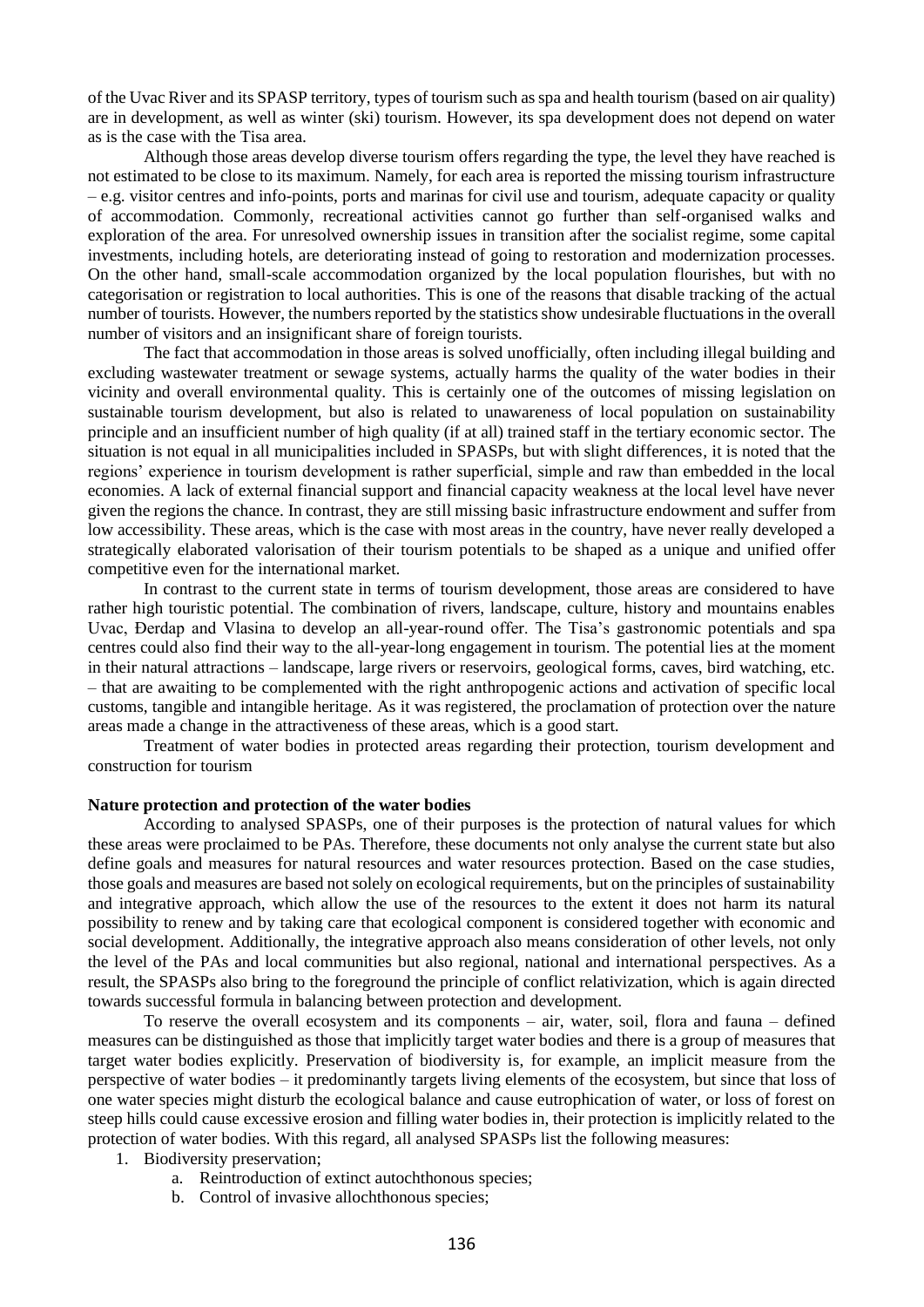- c. Afforestation for erosion prevention;
- d. Creation of a network consisting of all relevant stakeholders in environmental protection;
- 2. Preservation of landscape;
	- a. Reclamation of those locations which are disturbed by anthropogenic activities;
	- b. Revalorization of natural and aesthetic values of the landscape;
- 3. Establishment of integral waste-collection (prevention of illegal dumps);
	- a. Industrial waste disposal outside of the PA;
- 4. Strengthening human capital;
	- a. Rising environmental awareness of (local) population;
	- b. Increasing public participation in decision-making.

In contrast to those measures, which were listed in all analysed plans, there is a list of implicit measures proclaimed in one or two SPASPs. The reason behind this is that some of the areas are specific, thus requiring specific measures, or it can simply be a matter of chosen strategy. For example, spatial plans for the Đerdap and the Tisa areas proclaim transfer of part of the profit in tourism to environmental protection and research, or invitation to obey regulations in nature protection which has been already defined by national and international legislative acts. The SPASPs for the Đerdap and the Vlasina both call for precocious use of pesticides and other agrochemical products in agriculture. In the case of implicit measures proclaimed only by one of the analysed documents, there is securing of adequate compensation for the local population for the restraints nature protection regime causes to their regular activities (Đerdap); the establishment of institutions and organizations in change for ecological corridor consisting of several PAs and newly established network of such areas (Tisa); and creation of cadastre of polluters (Vlasina).

Water bodies specific measures traced in the analysed plans are the following:

- 1. Water protection against pollution:
	- a. Creation of a sewage system in larger settlements or all the settlements near the water bodies;
	- b. Creation of derivation system for atmospheric water;
	- c. Establishment of wastewater treatment facilities;
	- d. Establishment of permanent monitoring on water bodies and groundwater quality;
	- e. Exclusion of industrial production with harmful pollution;
	- f. Determination of permanent water quality level to be preserved at any time;
	- g. Defining zones of sanitary protection around water sources;
	- h. Regulatory document adoption for listing allowed and prohibited substances in use in the vicinity of the water bodies;
	- i. Prohibited transporters with internal combustion motor in the reservoirs (in case of Vlasina);
- 2. Prevention of significant hydrological regime changes:
	- a. Exclusion of industrial production that requires large amounts of water use;
	- b. Water use regulation through charging the real costs and incentivising lower consumption;
	- c. Economic incentives to stimulate recirculation of water;
	- d. Prohibited derivation of streams into pipes for mini-hydropower plants (in the case of Đerdap);
	- e. Protection of inundation land for other than water management purposes or unharmful activities;
	- f. Protection of water from irrational privatisation;
	- g. Controlled use of water sources before they would dry out;
	- h. Controlled use of building materials (e.g. pebble);
	- i. Designation of current water potential;
	- j. Construction of torrential barriers to stop excessive erosion;
- 3. Biodiversity protection in water bodies:
	- a. Protection of existing and reintroduction of extinct ecosystems and wetlands;
	- b. Prohibition of fish breeding in cages to prevent eutrophication;
	- c. Limited creation of ponds for fishing;
	- d. Water management projects are allowed only after an ichthyological and environmental impact assessment.

Finally, it is worth mentioning that some of the measures listed above are defined by the legislative acts, but the spatial plans are here to confirm and integrate them within the SPASP by bringing to it the spatial component. One of the measures that are usually upgraded in spatial plans is the zoning of PAs. Namely, the Order on Protection Regimes (2012) determines three zones – starting with zone I, which is the strictest, and finishing with zone III, where activities such as tourism, construction, agriculture, etc. are allowed.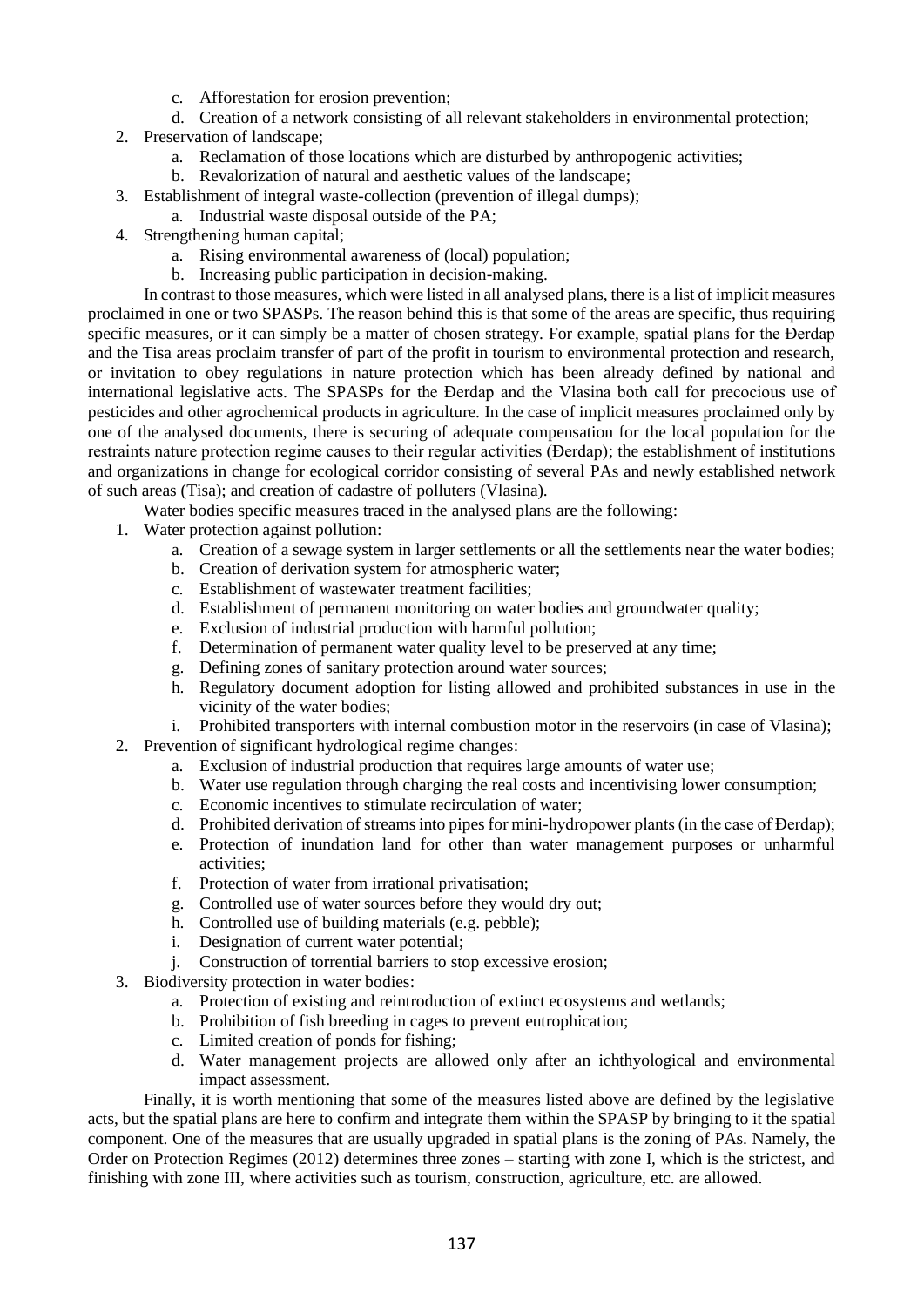#### **Tourism development**

With no difference, all analysed SPASPs refer to tourism as one of the underdeveloped activities that should become leading economic activity if not for the entire area than for smaller settlements. Tourism is seen as the most prominent for balancing between modernization and increase of competitiveness on the one hand and nature protection on the other hand. Of course, the principle on which tourism development is set in the plans is sustainability. The goal is to take economical advantage of natural heritage for activating rural and marginalized areas but only to the extent that is not harmful to nature. Another reason for giving significance to tourism in such areas is the possibility to relate it to other more traditional activities of the areas such as agriculture or fishery, which also contributes to the preservation of these activities. Therefore, it is meant to be suitable for the engagement of the local population and the development of small and middle enterprises instead of large companies from outside the area.

All the SPASPs address that tourism development should be competitive at the international scale, which they expect to be achieved through modernization and reclamation of transport infrastructure and accessibility improvement. In some of the areas, this aspect is also addressed through the improvement of accommodation quality and capacity (Uvac, Đerdap, Tisa), in other through completion of entire tourism infrastructure (Uvac, Tisa) or empowerment of local population awareness on tourism relevance for the economic development, nature values and tourism know-how (Tisa, Vlasina). The attractiveness of the areas supposed to be increased through the creation of an offer for diverse interests of users over the entire year: from sport and recreation, over eco-, rural, ethno-tourism, manifestation, excursions, culture-based, nautical, agro- to MICE tourism. All the areas are to be offering the possibility of sports such as cycling, horse-riding, hunting and fishing while depending on the character of the area Uvac, Đerdap and Vlasina offer (or will offer) mountain hiking, Uvac, Tisa and Vlasina will offer bird-watching, Uvac and Vlasina will offer skiing and Uvac and Đerdap will offer speleological activities. The list of extensive tourism types does not end here. The spatial planners hope for some areas to gain benefits out of transit tourism (Uvac, Đerdap, Vlasina), health and rehabilitation (Uvac, Đerdap, Vlasina), education tourism (Uvac, Tisa Vlasina) or wellness & spa (Uvac, Tisa). The planning document for the Tisa area also mentions vine-based tourism.

Correlation between tourism development and nature preservation is also embedded in the effort that defined measures stay in accordance with the environmental capacity of the areas as well as in accordance with protection zones proclaimed by the Order on Protection Regimes (2012) and the plans themselves. Therefore, the plans tend to organize most of the activities with the permanent outcome (e.g. building, industry) into the III zone of protection or even outside the PAs. However, those activities that are attractive only for being realized in direct contact with water bodies found their way in the I and II zone of protection, too. Here belong predominantly temporary activities such as swimming, biking, walking, horse-riding, sailing (with boats with no internal combustion), etc. Thus, planned ski slopes and wellness centres are planned for the III zone of protection, as well as the most of new accommodation facilities (Tisa, Vlasina). Moreover, the plans tend to preferably use existing or renewed objects in rural areas and rural households for tourists (Uvac, Đerdap, Tisa, Vlasina). Alpine ski slopes are also limited to the III zone or area out of the PA (Vlasina). To loosen up the environmental impact, spatial plans define the "dispersed concentration" model, which means rather supporting development in several smaller centres than over the entire territory. Additionally, some of the SPASPs, e.g. Vlasina, stress the importance of plan implementation in phases, so that impact or unexpected excesses could be monitored and controlled over time. The SPASP for Uvac, for example, allows building outside of touristic centres but only under the condition of solving wastewater treatment issues.

Additional measures defined to balance development and protection are control of touristic activities by the bodies in charge for PA management, or other institutions such as clubs of hunters, fisherman, etc. (Uvac, Đerdap, Tisa). It is also suggested that part of the profit gained in tourism should go to environmental improvement – in the form of a compensation program. Similarly, a stakeholder that disturbs natural resources by its activity should finance reclamation. The SPASP for Vlasina states the issue of illegal building and invites the authorities to put the process under the control. In the case of this plan, the document also defined recommendations on the overall number of tourists accommodated simultaneously in the area.

#### **The building rules for in the protected areas**

It has been already mentioned that the SPASPs define several types of building zones. For this kind of document, it is common to limit the building of all kinds of objects outside of building land, with some exceptions such as water management buildings, tourism buildings and buildings for the needs of agricultural production of the local population. The most limited areas are the I zone of protection of the entire PAs and the I zone of the sanitary protection of the water source (relevant for water supply).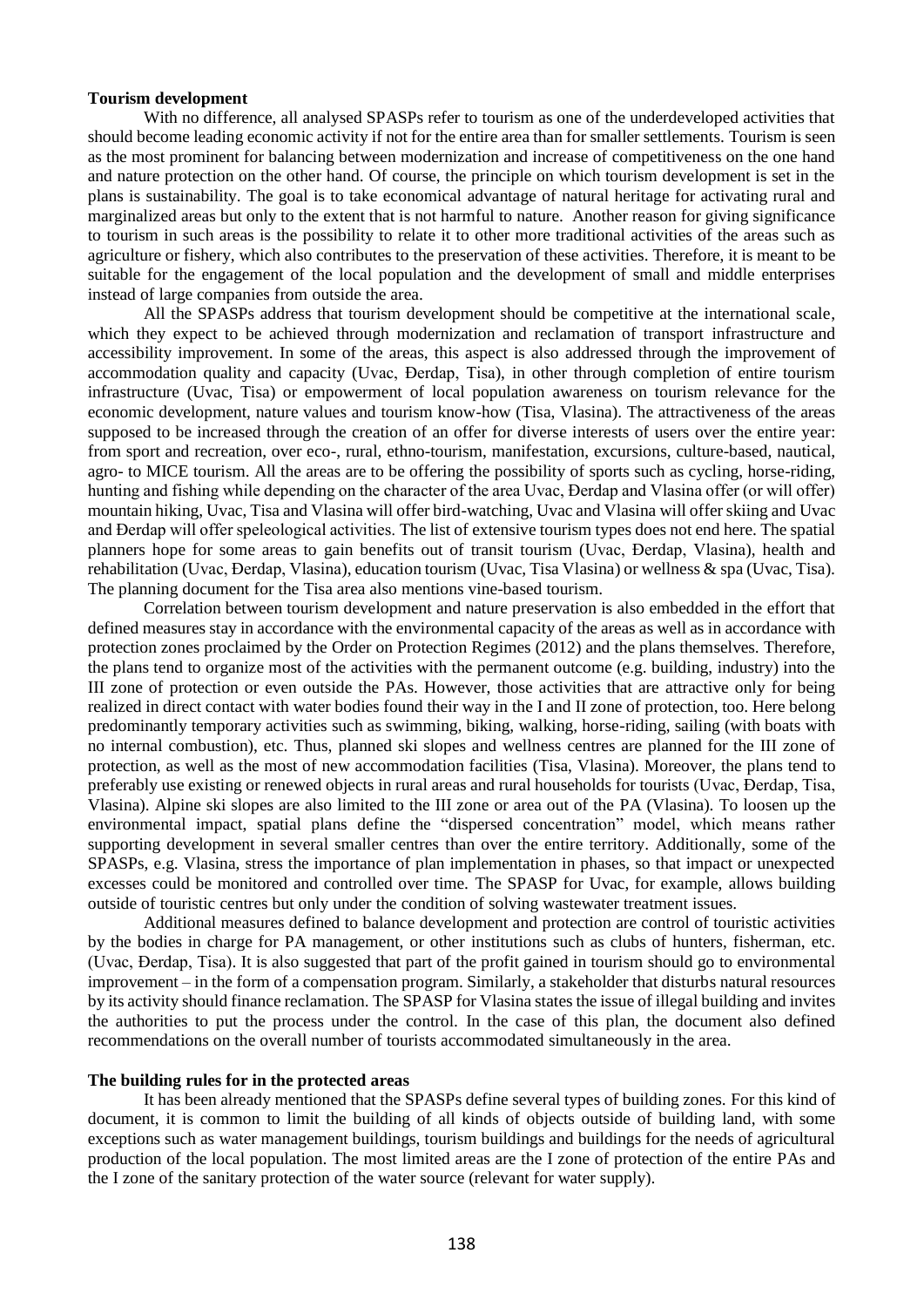Another effort to release the burden of built objects on the ecosystem and natural heritage is the "decentralised concentration" principle – supporting the concentration of the local population and touristic accommodation facilities in several small centres. The small centres are also distinguishable from each other; therefore, municipal centres are usually taken as primary tourism centres where building land and rules are subject to regular urban documents. There are also secondary centres – rural settlements strategically chosen as centres of tourism development. In those centres, the building is regulated primarily by the SPASPs and additional plans of detailed building land plans suggested by the SPASPs. Thirdly, there are the smallest centres in smaller villages and tourism centres built outside of existing settlements. The creation of a tourism centre within PAs and outside of existing settlements was common in the 1970s and 1980s, which has recently changed. The contemporary concept of tourism development giver advantage to smaller accommodation units in adopted rural households or newly built buildings in the settlements. Anyhow, building outside of building land is discouraged but possible if the construction solves the issue of wastewater treatment and disposal.

Building for most of the tourism facilities, especially accommodation facilities, is allowed in the III zone of nature area protection or outside of the protection zones. Only objects that used to be built before the SPASPs were adopted are allowed to keep their location even if it is in the II or the I protection zone, but with necessary adaptation or used for the protection of water/nature. Except for the water management objects and public infrastructure, the building of permanent objects is also forbidden on the water land, which means in the area up to 10 m from the water body of a reservoir or in the inundation area of the river streams. The SPASP for Vlasina also forbids building on eroded land unless the investor has an official erosion reclamation project and obligation to conduct the measures (Vlasina).

Before building new objects, the SPASPs advocate restoration of existing ones. Therefore, the adaptation of an old house or another type of object to touristic purposes is allowed, including accommodation for tourists. Besides the location and purpose, the plans also define precise maximal or minimal measures for the entire range of building parameters, which differentiate depending on the type of touristic area and zone of protection (primary centre, secondary centre, etc.). Generally speaking, the advantage is given to touristic objects of modest volume and buildings in homogenized areas (lined up one next to another). The difference between central touristic zones and peripheral areas is in the larger volume and size in the less condensed zones.

The building parameters that are precisely given in the SPASPs may refer to parcels, the position of the object on the parcel, the object itself and delimitation possibilities between the parcels. The SPASPs for Đerdap and Vlasina define a minimum size of a parcel on the building land depending on its location – a larger settlement or village (5-30 ares). All the plans define floor space index (between 20-40%), land development index (0.4-0.8). The plans also define the minimal frontal width of a parcel. When it comes to the position of a building, there are rules for distancing from the regulation line (minimum 5 m), the distance for side borders of a parcel (minimum 2.5 m-10m) (Vlasina and Đerdap). Regarding volume, new buildings are limited in size so that they can be e.g. 50% larger than the existing/traditional object on the same parcel (Uvac), which refers to buildings for touristic purposes. In the Tisa area existing second home houses can be reconstructed only if not extended the previous volume. The control of size also includes a number of floors (maximum P+1+Pk+Pk) (Uvac, Vlasina, Tisa), height (7-12 m) (Đerdap) and gross floor area (38-150 m<sup>2</sup>). In the case of Tisa and Đerdap, the height and type of a fence are defined, too (e.g. it should be transparent not higher than 1.4 m, or there should be no fence). Traditional and local architecture and materials for designing and building objects, especially if it is for tourism purposes, are recommended in the Uvac, Tisa and Vlasina areas.

Besides the general parameters, each plan defines some additional rules, which might depend on the creators of the plan or the specifics of each area. Thus, SPASP for Uvac limits a maximal number of stationary tourists per hectare (40 in the centre, and 75 in the periphery), SPASP for Đerdap defines obligation to secure parking lot for each parcel, SPASPs for Tisa and Vlasina declare a minimal percentage of greenery on a parcel (20-40%), etc.

# **4. DISCUSSION**

By putting protection and development measures in the analysed SPASPs, a couple of questions arise: 1) is there enough experience and know-how to conduct balanced development; 2) is a construction of ski pistes and resorts justified in PAs; 3) can an illegal building be put under the control; 4) can be constriction of mini hydro-power plants justified; 5) can strictly control of the overall tourist number in PAs be justified? Even though SPASPs set sustainability principle as the leading principle of designing tourism development, it is evident from practice and research that environment, landscape and ecosystems can be resistant to any kind of change (Maksin & Milijić, 2010; Rudsky et al., 2018). This dilemma is related also to the existing practices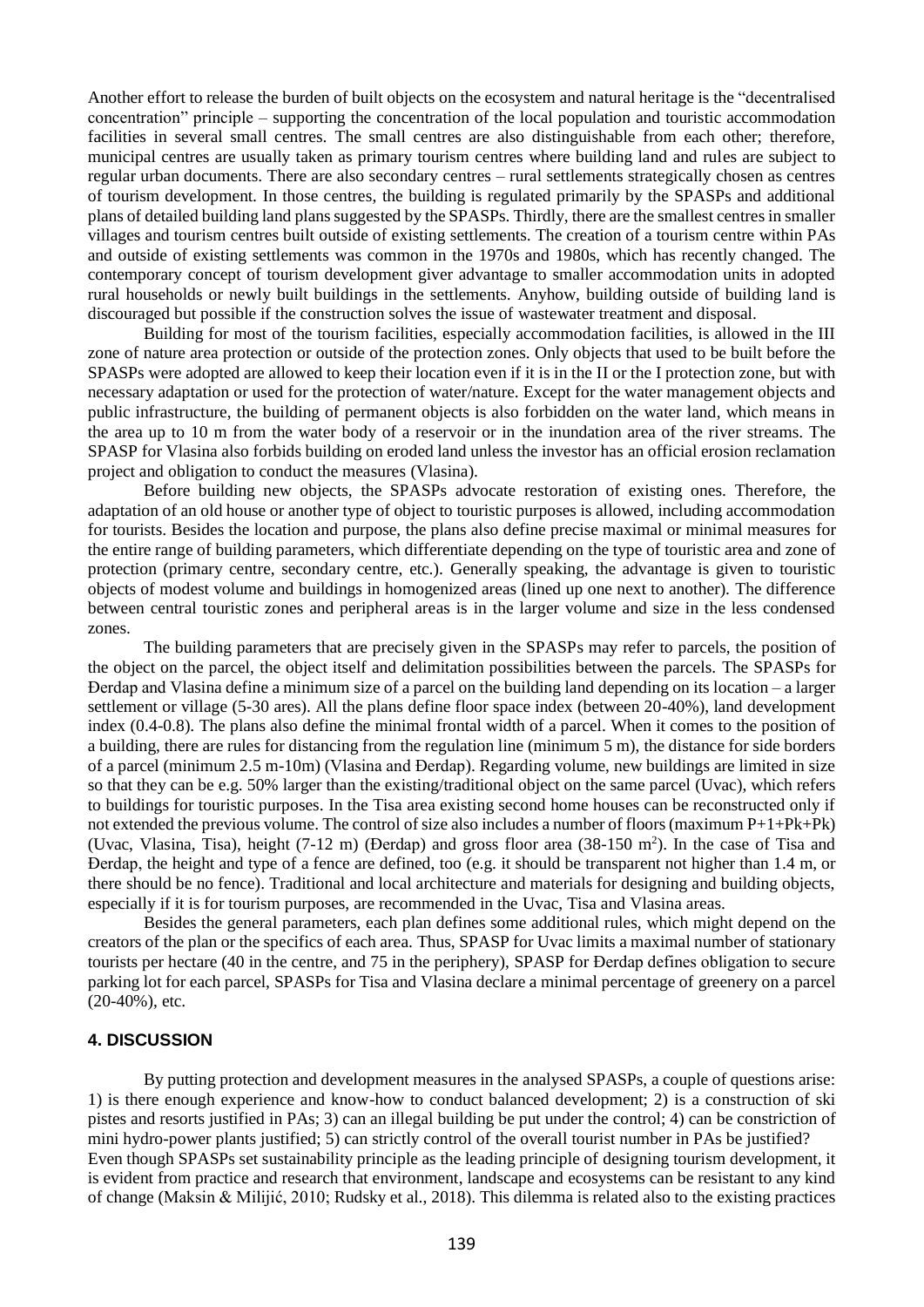and know-how of stakeholders. As in Serbia (Pantić, 2014), it is the situation in other cases that the local population and users of PAs have low awareness of their status, purpose and content (Khan & Bhagwat, 2010; Booth, Gaston & Armsworth, 2009). The awareness is still quite higher among those who are already involved in tourism and directly depend on it (Petrović, Maksimović & Karabašević, 2017). Public participation is key to success (Neumeier, 2016) but the question then is what are the key factors for successful participation. According to Primus et al. (2018), the success factors are a clear notion of participants of what the process looks like, what should they expect and what they should do; "relation to regular policymaking" and "sufficient financial and material resources". Since that the process of the more significant evolvement of stakeholders in decision-making is fresh, awareness of local population and potentially other stakeholders is weak and unprepared for strategic thinking (Bjeljac, Pantić & Filipović, 2013; Pantić, 2014), and that the SPASPs addressed difficulties of financing at the local level, the expectations of public participation should be low, at least for some time until it becomes common practice. Razak, Gani & Mahdzar (2018) stated that "the collaboration between stakeholders is highly needed for sustainable planning and development decisionmaking process", while Tamm (2014) stresses that higher engagement of NGOs and direct participation of local population requires conditions of success in decision-making combined with nature protection. Simply, the local population must be engaged also in nature protection and not only in decision-making to realize full awareness of their role and responsibility towards the environment and ecosystem (Ibid.).

Out of three reviewed spatial plans address the development of existing but also the creation of new ski pistes and touristic centres. Even though their construction is limited to the III protection zone (the loosest protection) it still rises the doubt if PAs should host them. Namely, change of ecosystem elements (vegetation, soil, soil moisture, etc.) affect biodiversity and species abundance on the pistes themselves, in close surroundings and some cases even further (Wipf et al., 2005; Rolando et al., 2006; Negro et al., 2010). Extensive research has been conducted for the Alps, where, for the most part, ski pistes are placed beyond the tree line, which indicates that impact of ski slopes in Serbia (including PAs of Uvac and Vlasina at the altitudes between 1,000 and 1,600 m) might be only larger because it requires significant forest clear-cutting if it is not planned and implemented sustainably and responsibly. Additionally, another issue that occurred by the construction of the newest international ski resort and ski pistes on Stara Planina is the irresponsible conduction of ski pistes and the treatment of ski slopes. Namely, due to clear-cutting and the absence of anti-erosion measures, the terrain suffered severe erosion and irreversible consequences (Ristić et al., 2009).

Another issue that needs to be put under control is illegal building. The phenomenon is widespread all over the country, including urban areas, but it is of significant relevance particularly for PAs where harm goes beyond visual. Mention of this issue is not limited to analysed plans, but other PAs in the country (Pantić, Milijić, Živanović Miljković, 2018; Pantić, Živanović Miljković, Milijić, 2019). The notion of the problem appears not to be sufficient in practice (e-Kapija, 2018):

"Public companies that manage national parks, inspection organs and courts implement measures within their competence, but the result of these activities is very modest and ineffective. The attractiveness of PAs for the construction of individual facilities for rest and recreation and commercial investments in the construction of tourist and hospitality facilities, as well as other facilities, combined with the lack of urban plans, slow and expensive procedures of securing construction documentation and the lack of timely and efficient sanctions for activities and works in violation of the law, are the main reasons for the problems that national parks face – the Ministry of Environmental Protection says for our portal".

The mini hydro-power plants have been topical in Serbia in the last couple of years. Following a plan of MHPP created in 1986, investors have got incentivized by the governmental measures to get into realization. However, the action and their decision to build derivational power plants led to severe environmental deterioration (Ristić et al., 2018). The damage was limited to the environment and ecosystem but also jeopardizing the basic needs of the local population, which is never the beneficiary of the profit. The local population determinedly fought their battle by gaining support from people outside of the crisis's regions and support from professionals. Some of the professional estimations were that MHPP is "harmful to everyone – except investors" (Marković, 2018) and that "they produce an insignificant amount of energy for incomprehensible environmental damage" (Ristić et al., 2018). As a result, the president of Serbia stated that he would suggest the Government forbid the further building of MHPP in PAs (Bukvić, 2019). The outcome is yet to be seen as well the further development in spatial planning practice.

Some of the SPASPs defined recommendations of the total number of tourists by limiting the total number of beds in the area. A worldwide practice is also charging for PA entering, which helps to keep a record of the number of visitors. This method is in some cases also used to prohibit any new entry if it is estimated that the number of visitors exceeds safety for themselves and the ecosystem. The IUCN's Guidelines for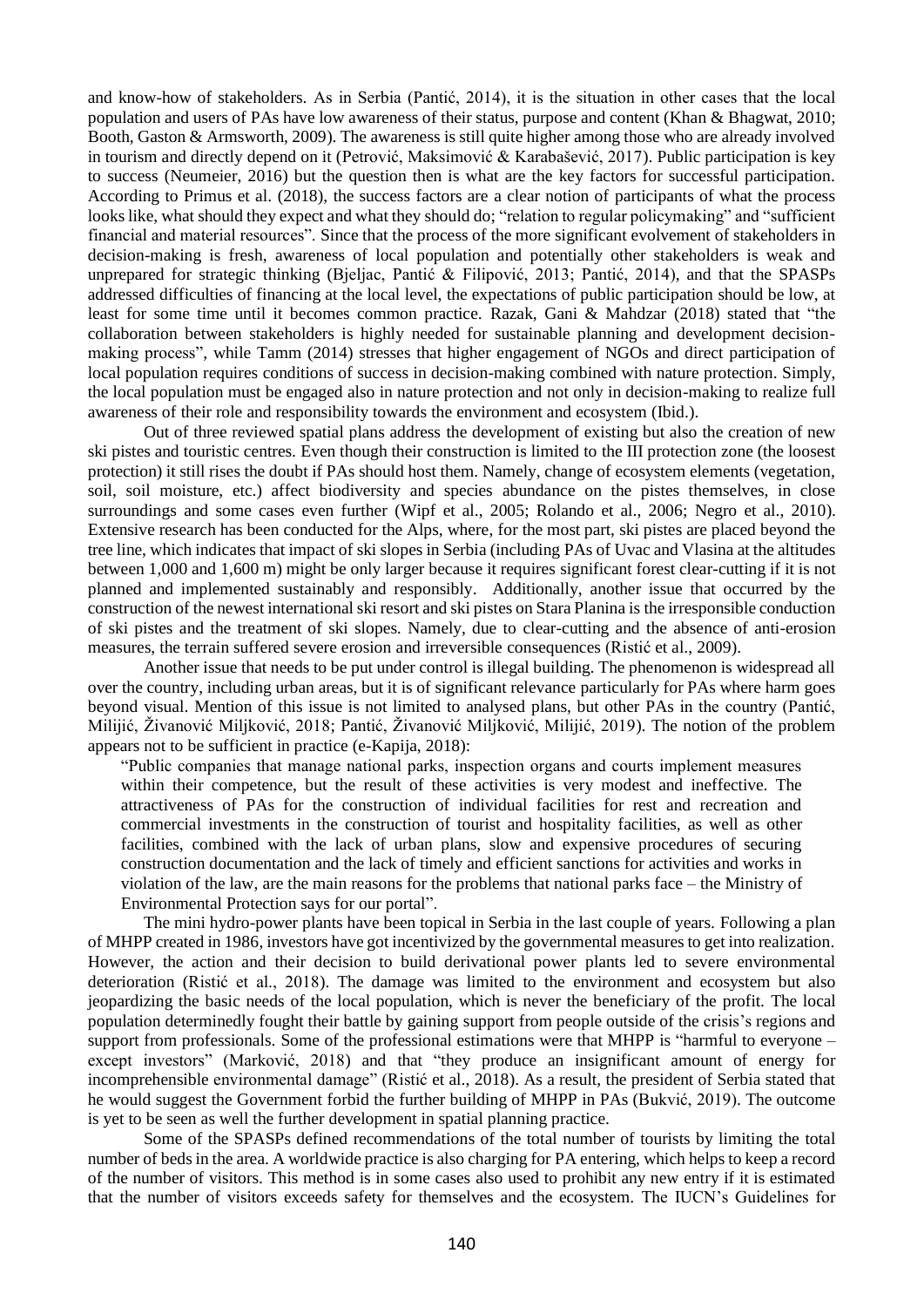Sustainability (Leung et al., 2018), for example, recommend the application of this method combined with different pricing depending on visitors' age, place of residence, etc. The recommendation appears to be justified from the environmental point of view because it has been determined that highly visited areas can reduce the density of breeding pairs by up to 50% (Pouwels et al., 2017). However, a very vivid discussion took place in Serbia when the Đerdap National Park forbids a free visit to the PA. Instead, visitors must announce their visit in advance and be followed by a national park employee to visit the park (Đerdap National Park Webpage, 2020). It is seen as a violation of the right to freedom of movement as a basic human right, which the park management explains as care for the protection of natural heritage in the I protection zone, where most of the hiking paths are located (Ibid.).

### **5. CONCLUSION**

To bring additional value to natural heritage on the one hand side and preserve the valuable resources on the other, a prudent balancing between protection and development is necessary. The use of visual and health benefits of a good quality environment is possible, but it has to be balanced with any kind of economic activity including tourism. Prudence depends on various factors. The ingredients are represented in clear devotion of responsibilities, high informativeness and awareness of all stakeholders and the local population the most. It also relies on protection documents such as legislative but also on spatial plans, which are the main responsible for the definition of land use protection of natural resources, especially water resources.

The analyses of the SPASPs and experiences shared in the state analysis in these documents show that the development of activities and omission of responsible behaviour might not depend on official acts but their responsible implementation and monitoring of environmental quality and potentially illegal activities (illegal dups, building, etc.). It has been also shown that responsible behaviour of the local population and visitors greatly depends on whether they are involved in decision-making, on the available knowledge and available precondition. By the precondition here is meant organization and construction of basic services and infrastructure such as introducing the waste-collection system, sewage system construction, water-supply and treatment investments. Those are preconditions that can be rarely supported by an individual or financially weak local communities in PA, therefore, financial and organizational support by the government is crucial.

According to the contents and measures presented in the analysed SPASPs, the planners have relevant knowledge for defining parameters of balanced development. However, their responsibility should rise at least for a level up to prevent activities with potential harm on the water bodies, their values and ecosystems. The precaution should come from the disability of the current system to control human actions that are usually busted in PA after the adoption of a spatial plan. It is predominantly relevant to be cautious in planning ski pistes, building land and derivational mini hydro-power plants. Besides, the discussion has shown that limitation or at least monitoring of visitor/tourist numbers is relevant for the protection of the water bodies and PA in general. However, it should be defined with the understanding of visitor needs and with no direct violation of the right to freedom of movement.

#### **REFERENCES**

- Bjeljac Ž., Pantić M., Filipović M. (2013): The Role of Event Tourism Strategy of Serbia in Strategic Planning, in SPATIUM International Review, No. 30, pp. 54-60. DOI: 10.2298/SPAT1330054B.
- Booth, J.E., Gaston, K.J., Armsworth, P. (2009): Public Understanding of Protected Area Designation. Biological Conservation 142(12), pp. 3196-3200. DOI: [10.1016/j.biocon.2009.07.024.](https://www.researchgate.net/deref/http%3A%2F%2Fdx.doi.org%2F10.1016%2Fj.biocon.2009.07.024?_sg%5B0%5D=eWi6FCTO-jtN6xbbGecwNb5TuKaECYijGKI_GCSf-MjDkckr8v9XidFAsb65QXCOczdNK6M6qfpe-pGnPTE8UtwszA.JY-d1_qm5Mi8AiOjrmyw9dyc3ENmEBnnafPwKU6Y8XCbWrE4fdPjrLDUdEdxfROXJEBLQvKCg8BbFJjVTeY_9w)
- Brighton, C. (2017): Unlikely Bedfellows: The Evolution of the Relationship Between Environmental Protection and Development. International and Comparative Law Quarterly, 66(1), pp. 209-233. doi:10.1017/S002058931600052X.
- Bukvić, LJ. (2019): Ratko Ristić: borac protiv MHE. Danas (30.09.2019). Accessible at www.danas.rs /ljudi/ratko-ristic-borac-protiv-mhe/.
- Ćwikła, L. (2019): Legal Aspects of Territorial Restrictions in Water Tourism due to Environmental Protection. *Internetowy Przegląd* Prawniczy TBSP UJ 2019/1, pp. 5-14.
- Danilović Hristić, N., Stefanović, N., Milijić, S. (2020): Danube River Cruises as a Strategy for Representing Historical Heritage and Developing Cultural Tourism in Serbia. *Sustainability* 12, no. 24: 10297. [https://doi.org/10.3390/su122410297.](https://doi.org/10.3390/su122410297)
- Đerdap National Park Webpage (2020): Frequently Asked Questions FAQ. Accessible at https://npdjerdap.rs/en/faq/.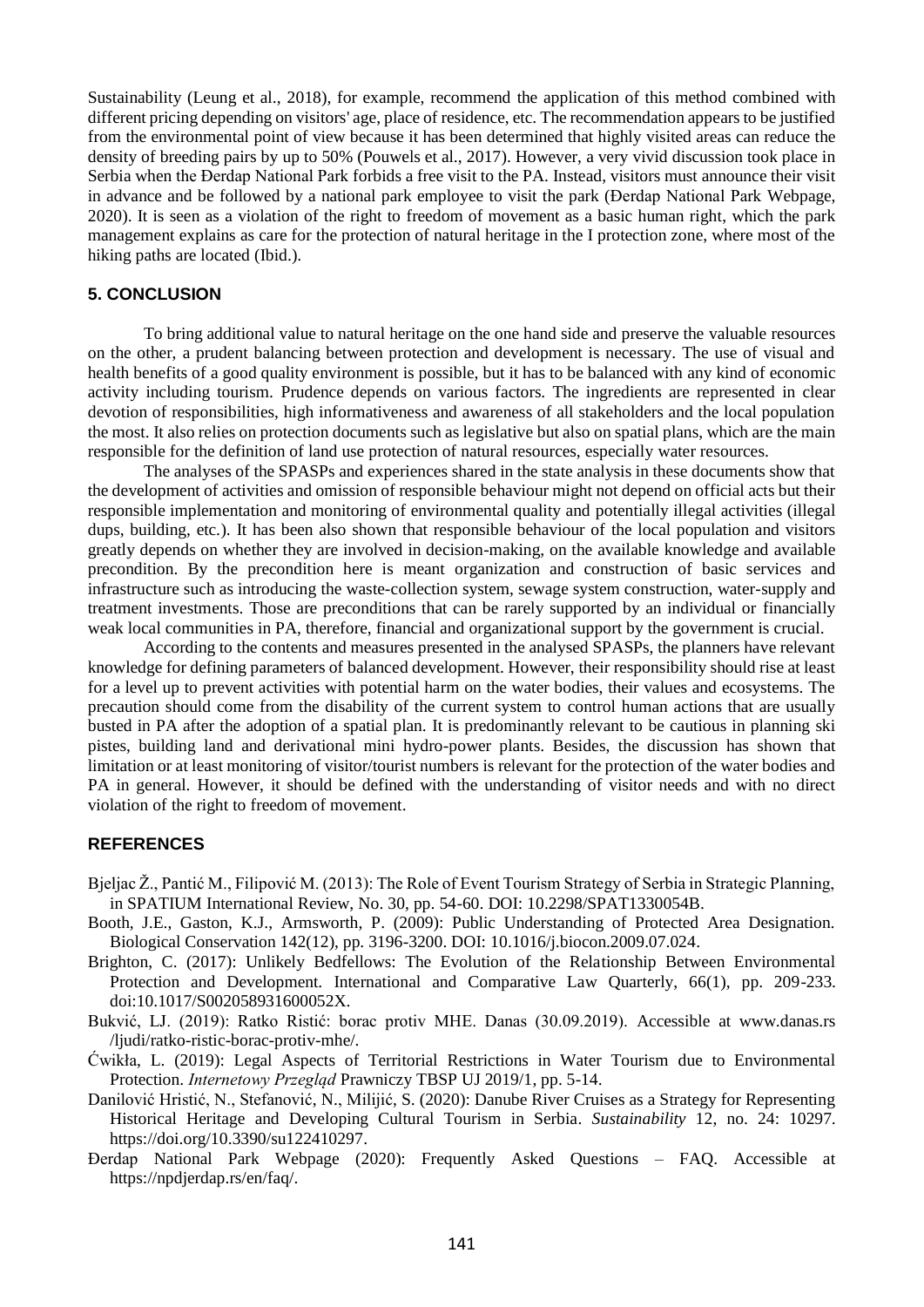- e-Kapija (2018): Illegal construction on the rise at national parks of Serbia Number of illegal facilities unknown, negative impact growing. Accessible at www.ekapija.com/en/news/2083832/illegalconstruction-on-the-rise-at-national-parks-of-serbia-number-of.
- Folgado-Fernández, J.A., Di-Clemente, E., Hernández-Mogollón, J.M., Campón-Cerro, A.M. (2019): Water Tourism: A New Strategy for the Sustainable Management of Water-Based Ecosystems and Landscapes in Extremadura (Spain). *Land*, 8(2). [https://doi.org/10.3390/land8010002.](https://doi.org/10.3390/land8010002)
- Foris, D., Pleşca, M. (2017): Bulletin of the *Transilvania* University of Braşov Series II: Forestry, Wood Industry, Agricultural Food Engineering, Vol. 10 (59) No.1, pp.107-112.
- Institute for Nature Conservation of Serbia webpage (2021). Available on: [www.zzps.rs/wp/?script=lat](http://www.zzps.rs/wp/?script=lat)
- Khan, [M.S.,](https://bioone.org/search?author=Muhammad_Siddiq_Khan) Bhagwat, [S.A. \(2010\): Protected Areas: A Resource or Constraint for Local People? In Mountain](https://bioone.org/search?author=Shonil_A._Bhagwat)  [Research and Development, 30\(1\), pp. 14-24.](https://bioone.org/search?author=Shonil_A._Bhagwat)
- Krunic, N., Josimovic, B., Milijic, S., Ristic, V. (2017): Strategic Environmental Assessment as an Instrument for Sustainable Spatial Planning of Water Accumulation Basins. *Fresenius Environmental Bulletin*, Vol. 26, No. 2/2017, pp. 1281-1290.
- Leung, Y.F.i, Spenceley, A., Hvenegaard, G. & Buckley, R. (eds.) (2018). Tourism and Visitor Management in Protected Areas: Guidelines for Sustainability. Best Practice Protected Area Guidelines Series No. 27, Gland, Switzerland: IUCN. xii + 120 p.
- Liburd, J., Becken, S. (2017). Values in nature conservation, tourism and UNESCO World Heritage Site stewardship. *Journal of Sustainable Tourism*, DOI:10.1080/09669582.2017.1293067.
- Maksin, M., Milijić, S. (2010): Strategic Planning for Sustainable Spatial, Landscape and Tourism Development in Serbia. SPATIUM International Review, No. 23, pp. 30-37.
- Maksin, M., Nenković-Riznić, M., Milijić, S., Ristić, V. (2016): The impacts of spatial planning on the sustainable territorial development of the Rhine-Danube Trans-European Transport Corridor through Serbia. *European Planning Studies*, DOI:10.1080/09654313.2016.1260691.
- Marković, R. (2018): Small Hydro: Harmful to everyone except investors. Heinrich Böll Stiftung BELGRADE (07.11.2018). Accessible at https://rs.boell.org/en/2018/11/08/small-hydro-harmfuleveryone-except-investors.
- Negro, M., Isaia, M., Palestrini, C., Schoenhofer, A. & Rolando, A. (2010): The Impact of High-Altitude Ski Pistes on Ground-Dwelling Arthropods in the Alps. Biodivers Conserv 19, pp 1853–1870. https://doi.org/10.1007.
- Neumeier, S. (2016): Soca Innovation in Rural Development: Identifying the Key Factors of Success. The Geographical Journal, Vol. 183, Issue 1, pp. 34-46. https://doi.org/10.1111/geoj.12180.
- Order on Protection Regimes (Uredba o režimima zaštite) (2012a), Official Gazette No. 31/2012.
- Pantić, M. (2014): Sustainable Development Perspectives for Serbian Mountain Areas: Lessons from the European Context, doctoral thesis, retrieved from QUCOSA - Quality Content of Saxony. (urn:nbn:de:bsz:14-qucosa-144339). Accessible at http://tud.qucosa.de/api/qucosa%3A28110/attach ment/ATT-0/.
- Pantić, M., Milijić, S., Živanović Miljković, J. (2018): Spatial Planning as a Building Regulation Tool in Protected Natural Areas of Serbia. In ICUP2018 2nd International Conference on Urban Planning – PROCEEDINGS, 2nd International Conference on Urban Planning – ICUP2018, Niš, Serbia, pp. 331-338.
- Pantić, M., Živanović Miljković, J., Milijić, S. (2019): Land Use and Building Regulations: The Case of Spatial Plans for Protected Natural Areas (Serbia). In Facta Universitatis. Series: Architecture and Civil Engineering Vol. 17, No. 2, pp. 173-187. [doi.org/10.2298/FUACE190315010P.](https://doi.org/10.2298/FUACE190315010P)
- Petrović, G., Maksimović, M. & Karabašević, D. (2017): Strategic Positioning of Rural Tourism on Stara Planina. Economics of Agriculture 2/2017, pp. 601-617.
- Pobihun, O., Korobeinykova, Y., Nykodiuk, O., Melnyk, A. (2021): Mechanisms for ensuring the environmental safety of tourist destinations*. E3S Web of Conferences 280, 09015 (2021)*, [https://doi.org/10.1051/e3sconf/202128009015.](https://doi.org/10.1051/e3sconf/202128009015)
- Pouwels, R., Sierdsema, H., Foppen, R.P.B., Henkens, R.J.H.G., Opdam, P.F.M., van Eupen, M. (2017): Harmonizing Outdoor Recreation and Bird Conservation Targets in Protected Areas: Applying Available Monitoring Data to Facilitate Collaborative Management at the Regional Scale. Journal of Environmental Management, Vol. 198, Part 1, pp. 248-255.
- Primus, N., Effing, R., Groot, B., Veenstra, M., de Vries, S. (2018): Innovative Public Participation in the Twenty-first Century: Assessing Initiatives with the I-Participation Index Based on Cases from Municipalities in the Netherlands. Virkar, S., Parycek, P., Edelmann, N., Glassey, O., Janssen, M., Scholl, H.J., Tambouris, E. (eds.) Proceedings of the International Conference EGOV-CeDEM-ePart 2018. Danube University, Austria, pp. 101-113.